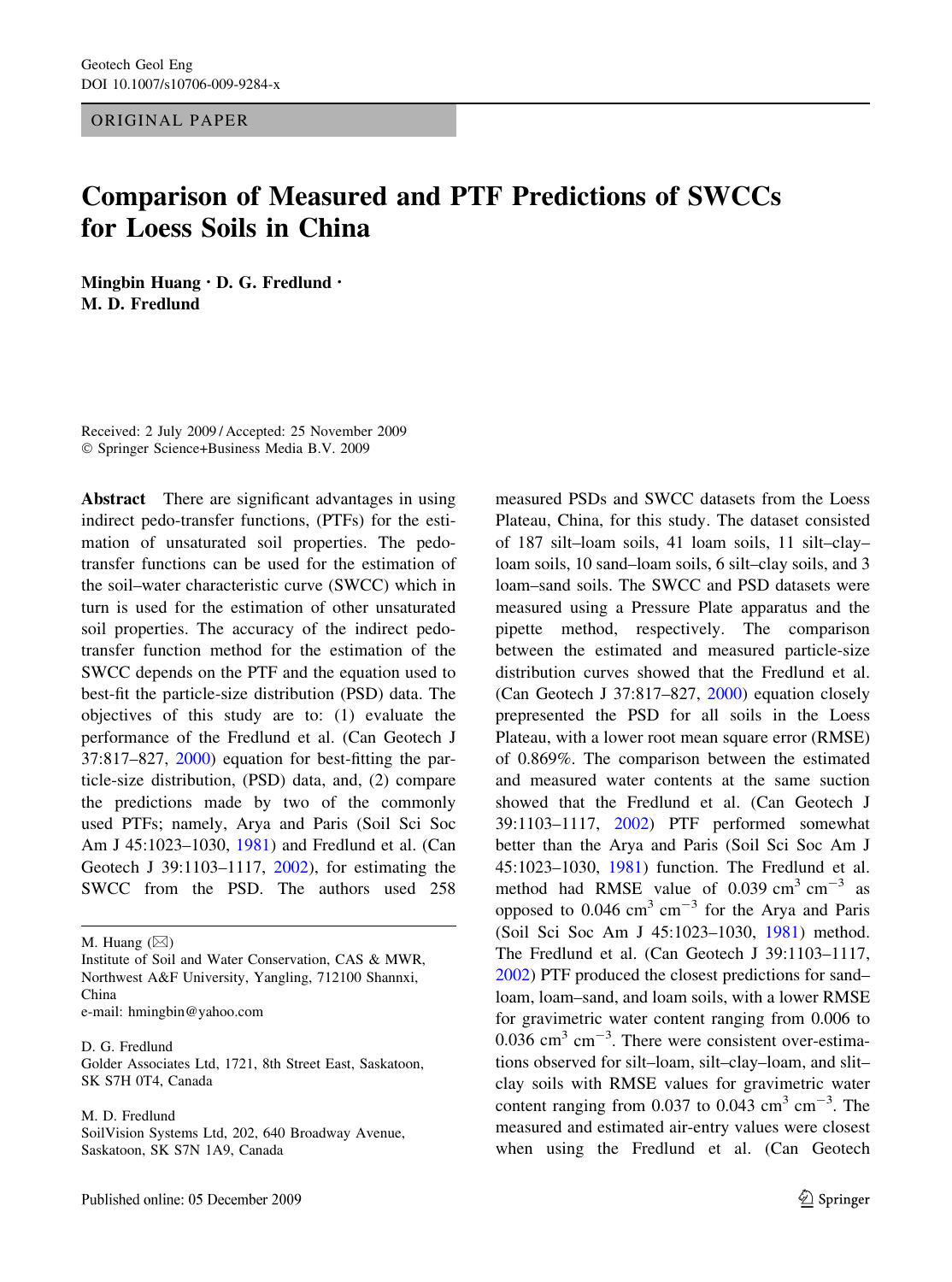J 39:1103–1117, [2002](#page-12-0)) PTF. The measured and estimated maximum slopes on the SWCC were closest when using the Arya and Paris (Soil Sci Soc Am J 45:1023–1030, [1981\)](#page-11-0) PTF.

Keywords Soil–water characteristic curve · SWCC · Particle-size distribution · PSD · Pedo-transfer functions · PTF · Unsaturated soil property functions

# 1 Introduction

The description and mathematical simulation of water movement through unsaturated soils requires information on water transmission and water storage properties. These properties are commonly known as hydraulic conductivity, (or coefficient of permeability), and water storage modulus. The field and laboratory determination of hydraulic conductivity and water storage for unsaturated soils are laborious and costly (van Genuchten and Leij [1992](#page-12-0)). This has led to the development and use of indirect methods which are known as Pedo-Transfer Functions (PTF). Over the past two decades, a variety of PTFs have been developed based on soil particle- size distribution, PSD, parameters and other basic geotechnical properties. The capillary theory has been used to relate void space between particles to their ability to retain water (Arya and Paris [1981](#page-11-0)).

Pedo-transfer functions can be categorized into two groups based upon the respective estimation techniques. The first group of PTFs uses statistical estimates of soil properties to describe the SWCC. The soil properties are particle-size and volume-mass properties (Gupta and Larson [1979;](#page-12-0) Rawls and Brakensiek [1989;](#page-12-0) Vereecken et al. [1989;](#page-12-0) Tyler and Wheatcraft [1990](#page-12-0); Scheinost et al. [1997;](#page-12-0) Schaap and Leij [1998](#page-12-0)). The second group of PTFs utilizes a physico-empirical approach that converts particlesize distributions into pore-size distributions. The pore-size distributions are then used to develop a SWCC (Arya and Paris [1981;](#page-11-0) Aubertin et al. [2003](#page-11-0)). Several authors have evaluated the performance and suitability of different Pedo-Transfer Functions for estimating hydraulic properties (Espino et al. [1995](#page-12-0); Sobieraj et al. [2001\)](#page-12-0). In general, it has been found that the performance of PTDs is largely dependant on the dataset used for the calibration of the model

(Schaap and Leij [1998\)](#page-12-0). Inaccurate predictions often occur when predictions are made for soils that are outside the range of soils that were used for calibrating the PTDs (Cornelis et al. [2001](#page-12-0); Hodnett and Tomasella [2002](#page-12-0)). The two previously mentioned approaches have encountered some difficulties in generating a reasonable SWCC along the entire range of soil suctions (Fredlund et al. [1997](#page-12-0)). For example, the predicted SWCC often falls off to zero volumetric water content before the experimental data are completely desaturated. Fredlund et al. ([2002\)](#page-12-0) developed a method to predict entire SWCC using particlesize distribution curves. A packing factor was incorporated to represent soil porosity (or the packing between particles of individual grain sizes).

There are few independent measurements required in the verification of PTFs; namely, the particle-size distribution (PSD) and the soil–water characteristic curve (SWCC). There is need to establish increased confidence in the relationship between the PTF and the SWCC. It is suggested that one way to improve accuracy when using the PTF methodology is to use a mathematical equations to best-fit the PSD data sets. This equation can then be used to estimate the PTF. Wagner and Ding [\(1994](#page-12-0)) reviewed previous research studies related to the best-fit of PSDs, and found that several lognormal distributions were capable of fitting the central portion of the particle-size distribution. However, providing a meaningful representation of PSD data at the extremities proved to be difficult when using a lognormal distribution. Hwang et al. ([2002\)](#page-12-0) compared the capability of seven PSD models with different underlying assumptions. The PSD models were used to best-fit experimental PSD data on 1,387 soils in a Korean soil database. It was found that the three-parameter Fredlund and Xing [\(1994](#page-12-0)) equation performed best. The Fredlund and Xing ([1994\)](#page-12-0) equation, which had been used to best-fit SWCC data, provides a flexible and continuous function that can be best-fit using a nonlinear regression analysis of three fitting parameters. Fredlund et al. [\(2000](#page-12-0), [2002\)](#page-12-0) modified the Fredlund and Xing ([1994\)](#page-12-0) SWCC equation to permit the fitting of a continuous function, even in the extremes of PSD curves.

The accuracy of the indirect method for the SWCC depends on the estimated PTF and the equation used to best-fit the PSD data. The objectives of this present study are to: (1) evaluate the performance of the Fredlund et al. [\(2000](#page-12-0)) equation for best-fitting PSD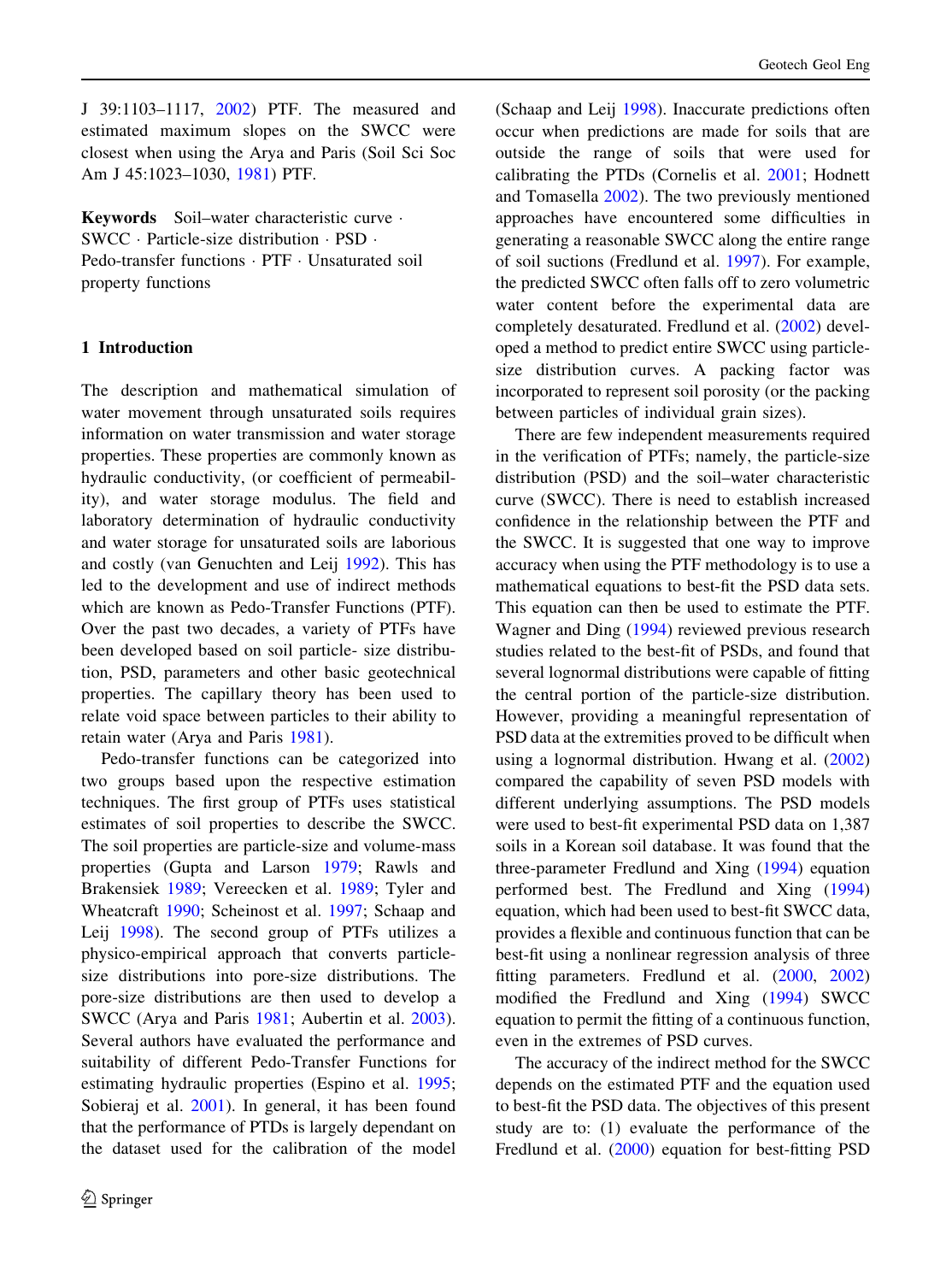curves, and, (2) compare the predictions made by two of the commonly used PTFs; namely, Arya and Paris [\(1981](#page-11-0)) and Fredlund et al. ([2002\)](#page-12-0), for estimating the SWCC from the PSD. A dataset consisting of 258 soil samples from the Loess Plateau, China consisted of PSD and SWCC measurements. The dataset included 187 silt–loam soils, 41 loam soils, 11 silt–clay–loam soils, 10 sand–loam soils, 6 silt–clay soils, and 3 loam–sand soils.

# 2 Materials and Methods

2.1 Fredlund et al. ([2000\)](#page-12-0) Equation for Estimating PSD

The PSD model selected for this study is the Fredlund et al. ([2000\)](#page-12-0) unimodal and bimodal model. The bimodal PSD model showed advantages over the unimodal model in some cases. However, the total number of fitting parameters is doubled when using the bimodal model. More detailed experimental data are required in order to justify the usage of the bimodal PSD equation. The number of experimental PSD data points for each soil used in this study was only six. Therefore, the parameters for the bimodal PSD model cannot be justified and only the unimodal PSD model was used.

The unimodal model to represent the grain-size distribution given by Fredlund et al.  $(2000)$  $(2000)$  is as follow:

$$
P_d(d) = \frac{1}{\ln\left[e + \left(\frac{a_{\rm gr}}{d}\right)^{n_{\rm gr}}\right]^{m_{\rm gr}}} \left\{ 1 - \left[ \frac{\ln\left(1 + \frac{d_t}{d}\right)}{\ln\left(1 + \frac{d_t}{d_{\rm m}}\right)} \right]^7 \right\} \tag{1}
$$

where  $a_{gr}$  is a parameter related to the initial breaking point (closest to the largest size particles) on the particle-size curve;  $n_{\text{gr}}$  is a parameter related to the steepest slope of the curve;  $m_{\text{gr}}$  is a parameter related to the shape of the fines portion of the curve;  $d_r$  is a parameter related to the amount of fines in a soil;  $d$  is the diameter of any particle size under consideration; and  $d_m$  is the diameter of the minimum allowable size particle.

# 2.2 Pedo-Transfer Functions

There are a variety of PTFs in the literature by which the SWCC can be estimated from a PSD. However,

considering the available soil property data, the theoretical basis for the analysis, and the ability to correctly predict the SWCC for different soil types, only the Arya and Paris [\(1981](#page-11-0)) and Fredlund et al. [\(2002](#page-12-0)) PTFs were selected to estimate SWCCs for all soils in the data base.

#### 2.2.1 Arya and Paris [\(1981](#page-11-0)) PTF

The Arya and Paris [\(1981](#page-11-0)) PTF used the capillary theory to convert the pore radius,  $r_i$ , to equivalent pressure head,  $h_i$ :

$$
h_i = \frac{2\sigma \cos(\beta)}{\rho \, g \, r_i} \tag{2}
$$

where  $\sigma$  is the surface tension at the air–water interface,  $\rho$  is the density of water, g is the acceleration due to gravity, and  $\beta$  is the contact angle. The  $\beta$  value was assumed to be equal to zero degrees and it was also assumed that it was the drying SWCC that was estimated.

The pore radius was related to the particle radius,  $R_i$ , by

$$
r_i = 0.816 R_i \sqrt{e n_i^{(1-\alpha_i)}}\tag{3}
$$

where  $\alpha$  is a scaling parameter,  $n_i$  is the number of spherical particles, and  $e$  is the void ratio. The volumetric water content  $\theta_i$  is obtained by summing the water-filled pore volumes according to,

$$
\theta_i = (\phi S_w) \sum_{j=1}^{j=i} w_j; \quad i = 1, 2, ..., n
$$
 (4)

where  $\phi$  is the total porosity,  $S_w$  is the ratio of measured saturated water content to theoretical porosity, and  $w_i$  is the fraction solid mass corresponding to particle radius,  $R_i$ .

#### 2.2.2 Fredlund et al. ([2002\)](#page-12-0) PTF

The Fredlund et al. ([2002](#page-12-0)) PTF for estimating the SWCC assumes that a soil is composed of a series of uniform, homogeneous particle sizes, each leading to a unique SWCC. The general shape of the SWCC for pure sand, pure silt, and pure clay was assumed to be known. Using a best-fit analysis for the Fredlund et al. ([2000\)](#page-12-0) equation, three parameters were computed for each soil type. These parameters are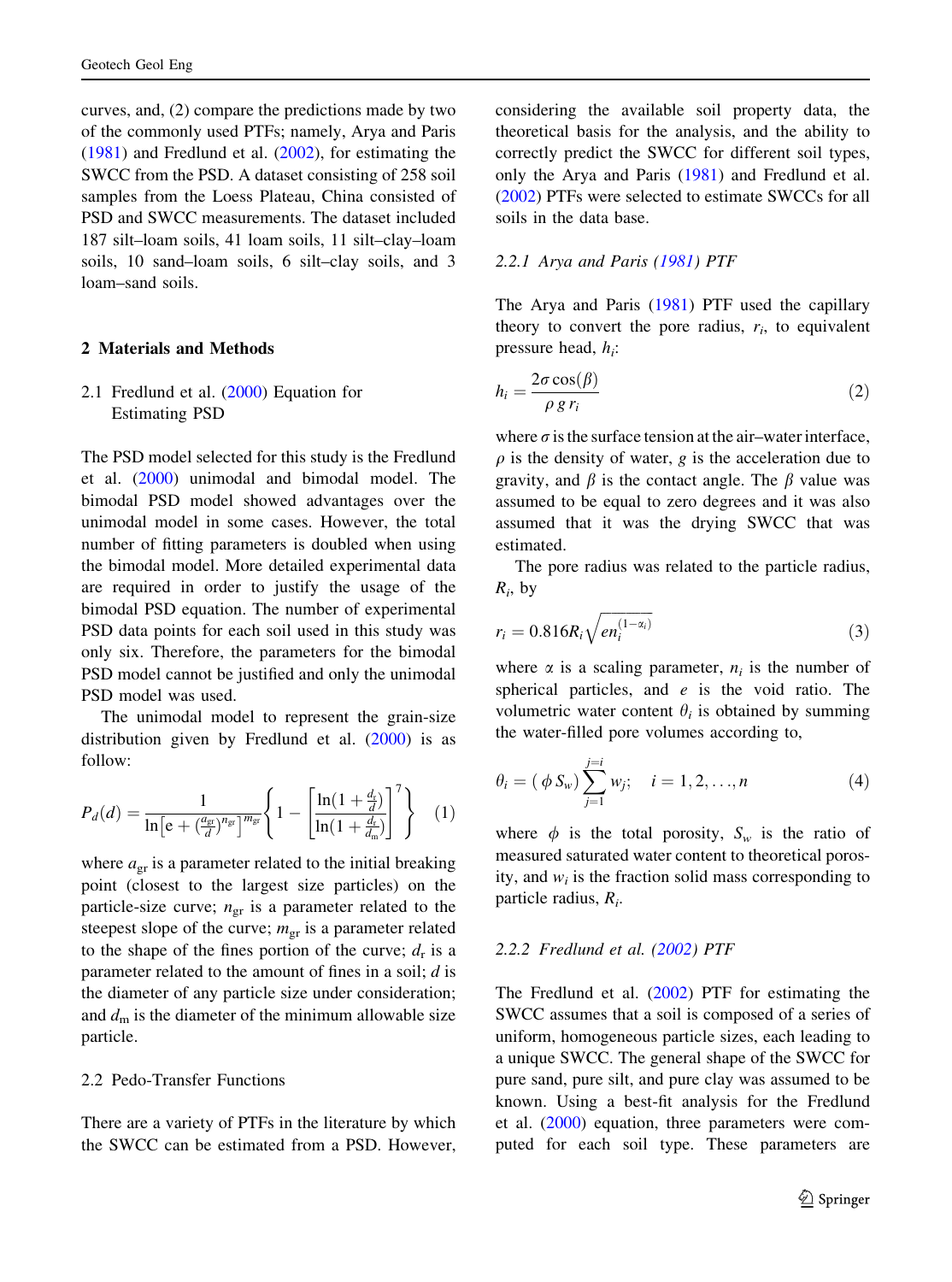assumed to be associated with a dominant particle size on the grain-size plot. It is hypothesized that as a soil tends towards being uniform in size, the values of the fitting parameters show a trend towards a particular value. The fitting parameters for particle sizes falling between pure clays, pure silts, and pure sands are approximated. The particle-size distribution curve can be divided into small divisions with uniform soil particles. The analysis starts from the smallest particle sizes. A packing porosity is estimated for each soil division. The divisional SWCCs are then summed starting with the smallest particle sizes and continuing until the volume of the pore spaces are equal to that of the entire heterogeneous soil. The result is a theoretically estimated SWCC (Fredlund et al. [1997](#page-12-0)).

# 2.3 Site Description

All samples comprising the soil data base for this study were taken from the Loess Plateau in China (Fig. 1). The Loess Plateau is located in the upper and middle reaches of the Yellow River and covers a total area of  $62.85 \times 10^4 \text{ km}^2 (100^{\circ} 54' - 114^{\circ} 33' \text{ E})$ and  $33^{\circ}$   $43'$  -41<sup>\corrac</sup> 16<sup>'</sup> N) and has an elevation of 1,200–1,600 m above sea level. The loess cover has a thickness ranging from 30 to 180 m (Zhu et al. [1983](#page-12-0)). The region where the samples were taken is a transitional zone between the southeastern humid monsoon climate and the northwestern continental



dry climate. When moving from the southeast to the northwest, the soil texture changes from loam–clay to sand–loam soils according to USA soil classification system (Hillel [1980](#page-12-0)). Silt–loam soils cover about 90% in of the Loess Plateau. The silt content ranges from 60 to 75% for most soils.

#### 2.4 Soil Sampling Strategy

The 258 samples were taken from a depth of 30–60 cm below ground surface in the woodland, grassland, and farmland in 86 counties of the Loess Plateau. Samples were collected for the measurement of soil bulk densities and soil–water characteristic curves. The undistributed samples were collected in duplicate using a  $100 \text{ cm}^3$  coring tool from two test pits dug at each site. Particle size analyses were also performed.

Soil–water characteristic curves were measured for the drying curve of each soil using the Pressure Plate method (Smith and Mullins [1991\)](#page-12-0) in which the water content was measured following the application of the following matric suctions; 10, 20, 40, 60, 80, 100, 400, 600, 800, 1,000, 1,200, and 1,500 kPa (i.e., desorption curve). The water content corresponding to each applied pressure was measured once equilibrium conditions were achieved.

Particle-size distribution curves were measured for the following fractions; namely,  $\leq 0.001$ , 0.001– 0.005, 0.005–0.01, 0.01–0.05, 0.05–0.25, and 0.25– 1.0 mm using the pipette method (Gee and Bauder [1986\)](#page-12-0). The measured soil bulk densities and particlesize distributions were input to the SoilVision software for calculating the PSD curve and estimating the SWCC. Table [1](#page-4-0) shows the soil types along with mean and standard deviation values for the percent passing at various particle sizes.

#### 2.5 Statistical Analysis

Several statistical parameters were used to quantify the difference between the measured and estimated values of percent passing. The same procedure was applied to both the particle-size distribution curve and the SWCC. The mean difference, MD, the root mean square error, RMSE, the intercept, slope and  $R^2$ results of a linear regression are presented. The MD Fig. 1 Location of the study area and RMSE are defined as: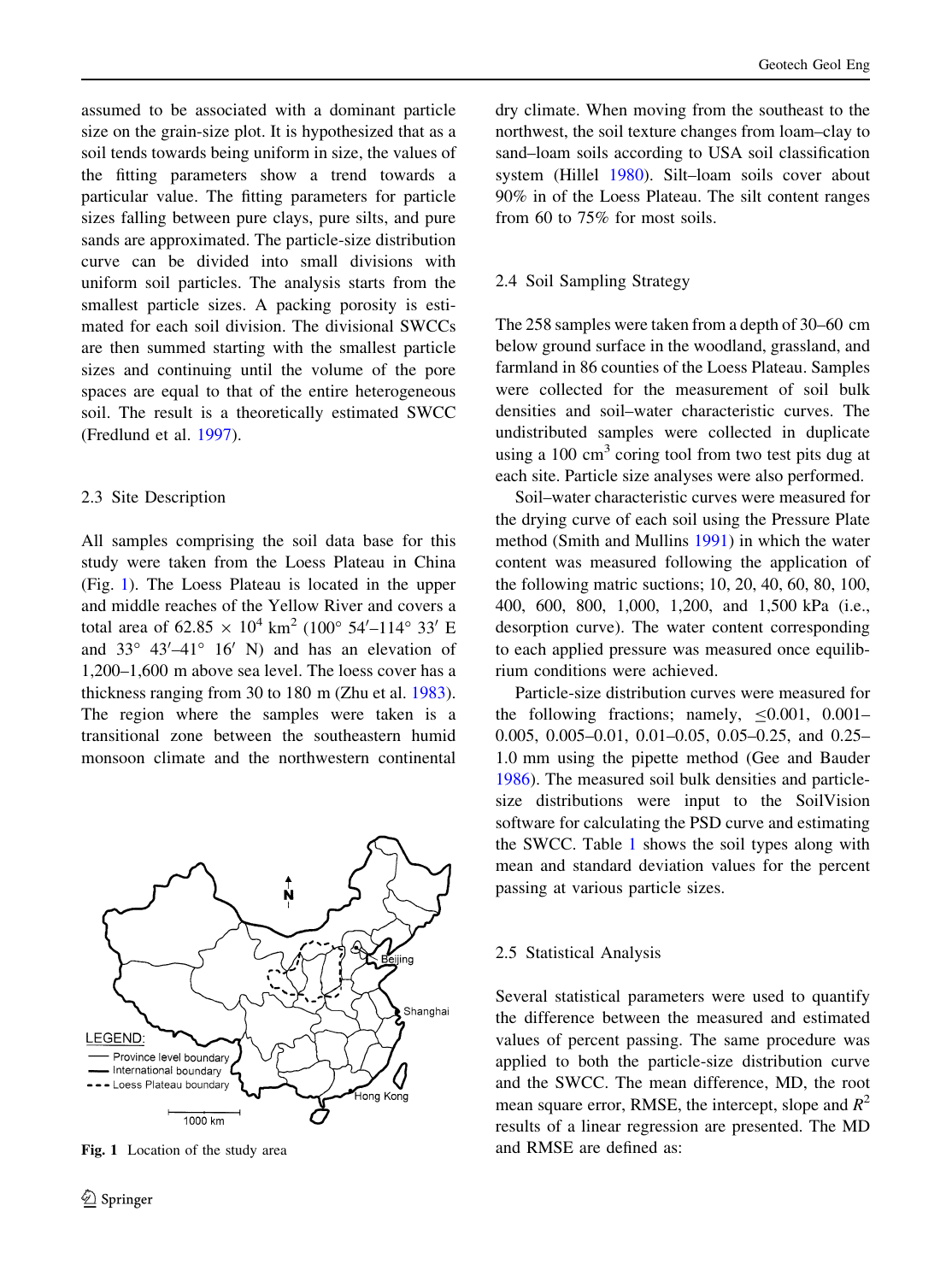| Soil type      | No. |                 | Percent passing, % |         |        |        |             |            |
|----------------|-----|-----------------|--------------------|---------|--------|--------|-------------|------------|
|                |     |                 | < 0.001            | < 0.005 | < 0.01 | < 0.05 | $\leq 0.25$ | $\leq 1.0$ |
| Silt-loam      | 187 | Mean            | 15.2               | 25.6    | 34.4   | 83.3   | 99.5        | 100.0      |
|                |     | SD <sup>a</sup> | 3.6                | 6.0     | 7.5    | 7.3    | 0.9         | 0.0        |
| Loam           | 41  | Mean            | 13.0               | 23.6    | 31.7   | 66.2   | 91.5        | 100.0      |
|                |     | SD.             | 3.7                | 6.1     | 7.4    | 5.7    | 5.1         | 0.0        |
| Silt-clay-loam | 11  | Mean            | 29.2               | 43.6    | 54.3   | 91.0   | 99.6        | 100.0      |
|                |     | SD.             | 5.0                | 6.4     | 8.7    | 14.8   | 2.0         | 0.0        |
| Sand-loam      | 10  | Mean            | 8.5                | 13.1    | 16.3   | 39.7   | 88.5        | 100.0      |
|                |     | SD.             | 3.5                | 5.0     | 5.7    | 8.3    | 11.5        | 0.0        |
| Silt-clay      | 6   | Mean            | 30.8               | 44.9    | 55.6   | 90.7   | 99.5        | 100.0      |
|                |     | SD.             | 4.1                | 4.3     | 4.9    | 3.1    | 0.4         | 0.0        |
| Loam-sand      | 3   | Mean            | 6.7                | 8.9     | 10.4   | 18.0   | 67.8        | 100.0      |
|                |     | <b>SD</b>       | 2.3                | 1.6     | 1.2    | 3.2    | 9.0         | 0.0        |

<span id="page-4-0"></span>Table 1 The soil types and their mean percent passing for different particle sizes (mm)

SD means standard deviation

$$
MD = \frac{\sum_{i=1}^{N} (M_i - E_i)}{N}
$$
 (5)

RMSE = 
$$
\left[\frac{1}{N}\sum_{i=1}^{N} (E_i - M_i)^2\right]^{1/2}
$$
 (6)

where  $E_i$  and  $M_i$  are predicted and measured values for the *i*th observation, and  $N$  is the total number of measurements.

# 3 Results and Discussions

#### 3.1 Prediction of Particle Size Distribution

Figure [2](#page-5-0) shows the measured and best-fit distributions for selected particle-size distributions. Table [2](#page-6-0) contains the RMSEs and the wellness-of-fit values for each soil type. The calculated particle-size distributions from the Fredlund et al. [\(2000](#page-12-0)) equation are in good agreement with the measured data. Values of RMSE for the six soil types range from 0.599 to 1.400%. The  $R^2$  values for the six soils ranged from 0.9961 to 0.9996, and the  $R^2$  values on the slopes ranged from 0.993 to 0.999 (Table [2](#page-6-0)). All statistical results show that the Fredlund et al. [\(2000\)](#page-12-0) equation can accurately represent the particle-size distributions for all soil types in the Loess Plateau. The differences in RMSE and regression coefficients between the measured and calculated values for the various soil types might result from the different number of observations in each soil category. Amongst the six soil types, the largest number of observations was  $187 \times 6$  points, and the smallest one of 3  $\times$  6 points.

# 3.2 Effect of Model Parameter on Prediction of SWCC

The scaling parameter  $\alpha$  is a key variable when using the Arya and Paris ([1981\)](#page-11-0) PTF to estimate the SWCC. Arya and Paris ([1981\)](#page-11-0) estimated pore lengths for various fractions of the particle-size distribution curve by summing the diameters of spherical particles in a particular size fraction. Pore lengths based on spherical particles were scaled to natural pore lengths using a scaling parameter,  $\alpha$ , which was found to have an average value of 1.38. Later investigations by Arya et al. ([1982\)](#page-11-0) showed that the average  $\alpha$  value varied from one soil textural classes to another. Correspondently, the  $\alpha$  value ranged from 1.1 for fine-textured soils to 2.5 for coarse-textured soils. Arya et al. [\(1999](#page-11-0)) carried out further investigations and found that the  $\alpha$  value was not constant but decreased with increasing particle diameters. An empirical formulation was developed for the estimation of suitable  $\alpha$  values. The empirical formulation is: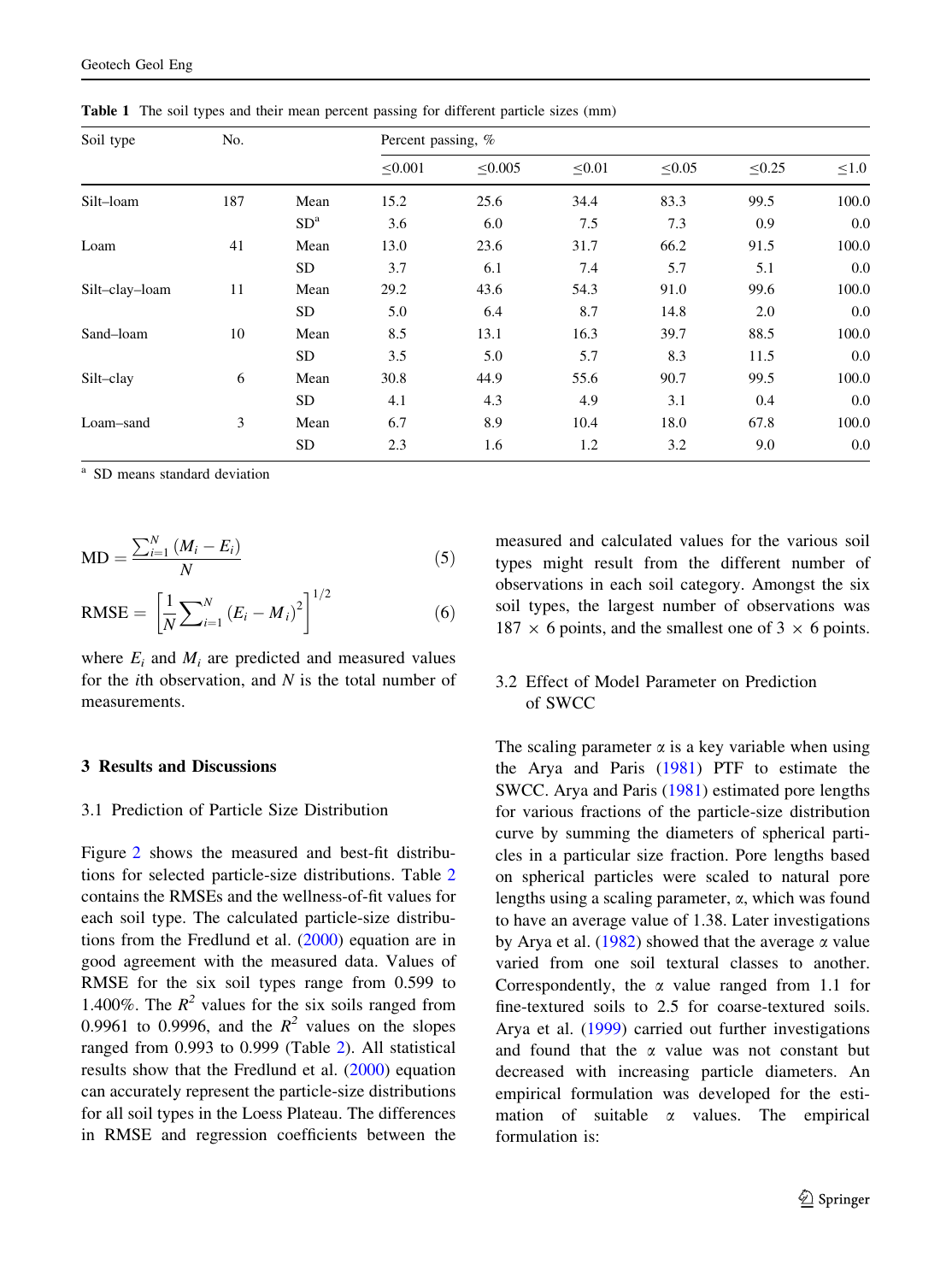<span id="page-5-0"></span>

Fig. 2 Prediction of particle-size distribution using the Fredlund et al. [\(2000](#page-12-0)) equation for selected soils

$$
\alpha_i = \frac{a + b \log(w_i/R_i^3)}{\log n_i} \tag{7}
$$

where *a* and *b* are parameters (Table [3](#page-6-0)); *R* is particle radius;  $w_i$  is the solid mass fraction corresponding to particle radius;  $n_i$  is the number of spherical particles.

The effect of a constant value of  $\alpha$  versus a continuous function (i.e., Eq. [7](#page-4-0)), on the prediction of the SWCCs was studied by Arya et al. ([1999\)](#page-11-0). The final results showed that considering  $\alpha$  as a continuous function could not significantly improve the predictive accuracy of SWCCs; 23 soils were tested (Arya et al. [1999](#page-11-0)). The effect of having  $\alpha$  as a constant or a continuous function on the prediction of the SWCC prediction was also studied for three soil textures; namely, silt–loam soil, loam soil, and sand– loam soil. The measured and predicted SWCC for three soils are presented in Fig. [3](#page-6-0). For loam soil, a constant  $\alpha$  and a continuous function for  $\alpha$  resulted in similar prediction of SWCC. For sand–loam and silt– loam soils, however, there was a larger error that occurred in the predicted SWCCs when  $\alpha$  was considered as a continuous function. Consequently, in this study, the  $\alpha$  variable was assumed as constant for each texture, and the selected values are shown in Table [3](#page-6-0).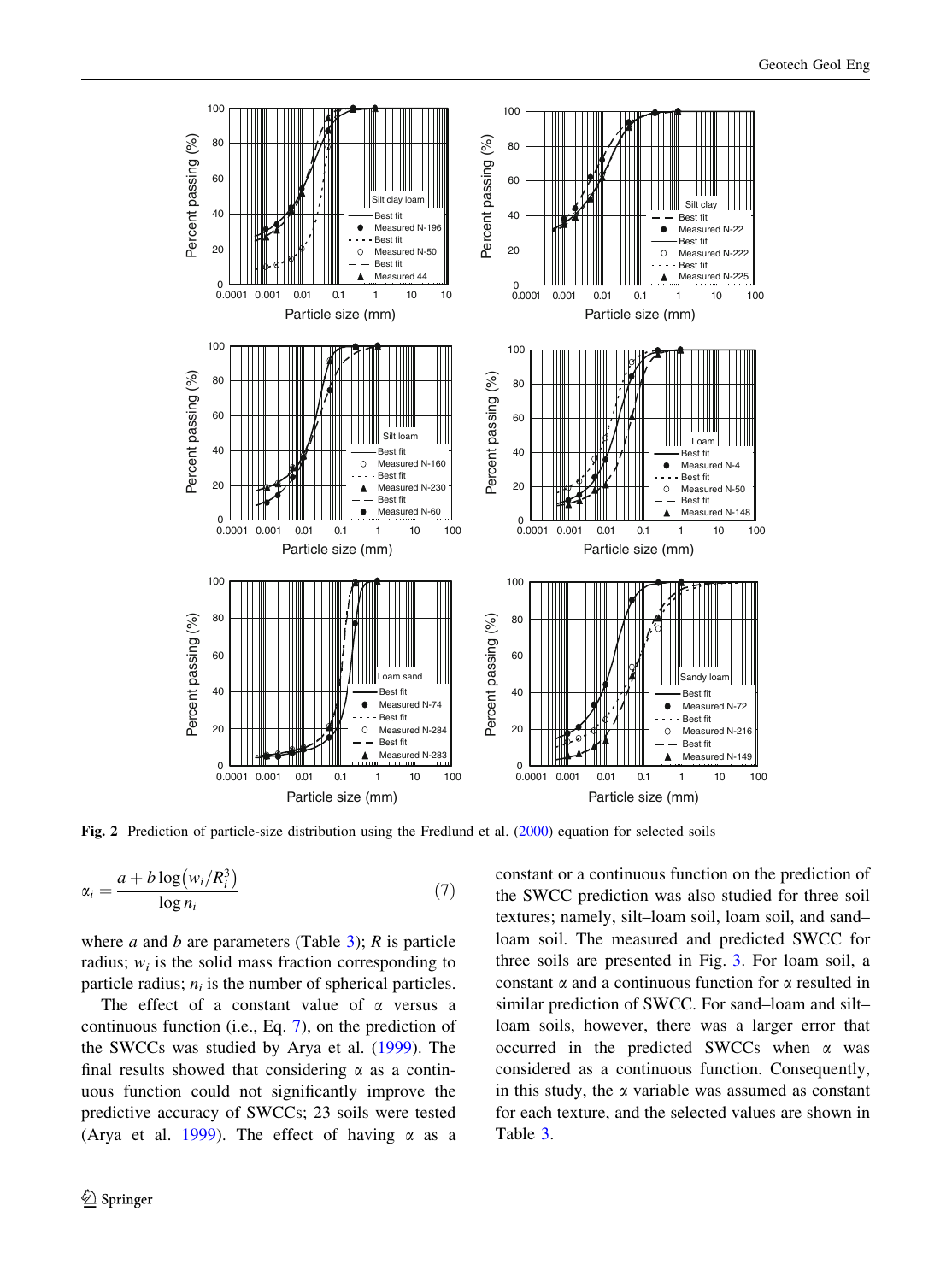<span id="page-6-0"></span>Table 2 Comparison of the calculated and measured percent passing of particle sizes for all soil types when using the Fredlund et al. [\(2000](#page-12-0)) PSD equation

| Soil type          | No.                  | Linear regression        | <b>RMSE</b> |              |        |
|--------------------|----------------------|--------------------------|-------------|--------------|--------|
|                    |                      | Interception Slope $R^2$ |             |              | $(\%)$ |
| Silt-loam          | $187 \times 6$ 0.078 |                          | 0.998       | 0.9996 0.699 |        |
| Loam               | $41 \times 6$        | 0.285                    | 0.994       | 0.9986       | 1.320  |
| Silt-clay-<br>loam | $11 \times 6$        | 0.129                    | 0.998       | 0.9996 0.599 |        |
| Sand-loam          | $10 \times 6$        | 0.146                    | 0.998       | 0.9990       | 1.130  |
| Silt-clay          | $6 \times 6$         | 0.265                    | 0.999       | 0.9961       | 1.400  |
| Loam-sand          | $3 \times 6$         | 0.189                    | 0.993       | 0.9995       | 0.827  |
| All                | 1,548                | 0.123                    | 0.997       | 0.9994       | 0.869  |

**Table 3** Parameter values of a and b and  $\alpha$  values proposed by Arya et al. [\(1999](#page-11-0)) and Arya and Paris ([1981\)](#page-11-0)

| Texture                    | a        | h     | $\alpha$ value |
|----------------------------|----------|-------|----------------|
| Sand                       | $-2.478$ | 1.490 | 1.459          |
| Sand-loam (loam-sand)      | $-3.398$ | 1.773 | 1.285          |
| Loam                       | $-1.681$ | 1.395 | 1.375          |
| Silt-loam (silt-clay-loam) | $-2.480$ | 1.353 | 1.150          |
| Clay (silt-clay)           | $-2.600$ | 1.305 | 1.160          |

Arya and Paris  $(1981)$  $(1981)$  did not give  $\alpha$  values for all soil types. In this study, the  $\alpha$  values of three soil types in parenthesis were approximate

When using the Fredlund et al. ([2002\)](#page-12-0) PFT to predict the SWCC, the grain-size distribution curve was divided into  $n$  fractions of uniformly sized particles. It is possible that the summation of the pore volumes for individual particle-size fractions may be greater than the overall porosity for the combined soil fractions. Therefore, a packing factor, P, was assumed for each fraction of soil particles. Ideally, the packing factor should be a function of the particle sizes, but in the Fredlund et al. [\(2002](#page-12-0)) PFT, it was assumed to be a constant for all particle sizes. The optimal value for the packing factor for each group of particle sizes was estimated by fitting the predicted SWCC with measured values.

Figure [4](#page-7-0) shows the effect of different packing factors, P, on the predicted SWCCs for three selected soils. The results show that the packing factor does not always affect the SWCC estimation in the same way. The effect of different  $P$  values on the prediction of the SWCC varies from one soil type to another. For a silt–loam soil with an increasing P value, the predicted gravimetric water contents for all suction ranges decreases significantly. For loam and sand–loam soils, the predicted gravimetric water contents do not show as significant a change as for silt–loam soils. For the sand–loam soil, an increasing P value does not affect the predicted water content in the range from zero to 1 kPa, and the predicted water contents significantly decrease beyond a suction of 1 kPa. Therefore, the packed porosity has a significant influence on the predicted SWCC. It is suggested that further research should be undertaken on the role of the packing factor on the prediction of the SWCC.

# 3.3 The PTF Best-Fit for SWCC

Comparisons between the measured and predicted SWCC when using a constant  $\alpha$  with the Arya and Paris [\(1981](#page-11-0)) PTF and the best-fit packing factor in Fredlund et al. [\(2002](#page-12-0)) PTF are shown in Fig. [5](#page-7-0) for six soils. There appears to be greater difficulty in estimating the SWCC for silt–clay soils, silt–clay–loam soils, and silt–loam



Fig. 3 Comparison of measured and predicted SWCC for selected soils, considering  $\alpha$  as a constant and a continuous function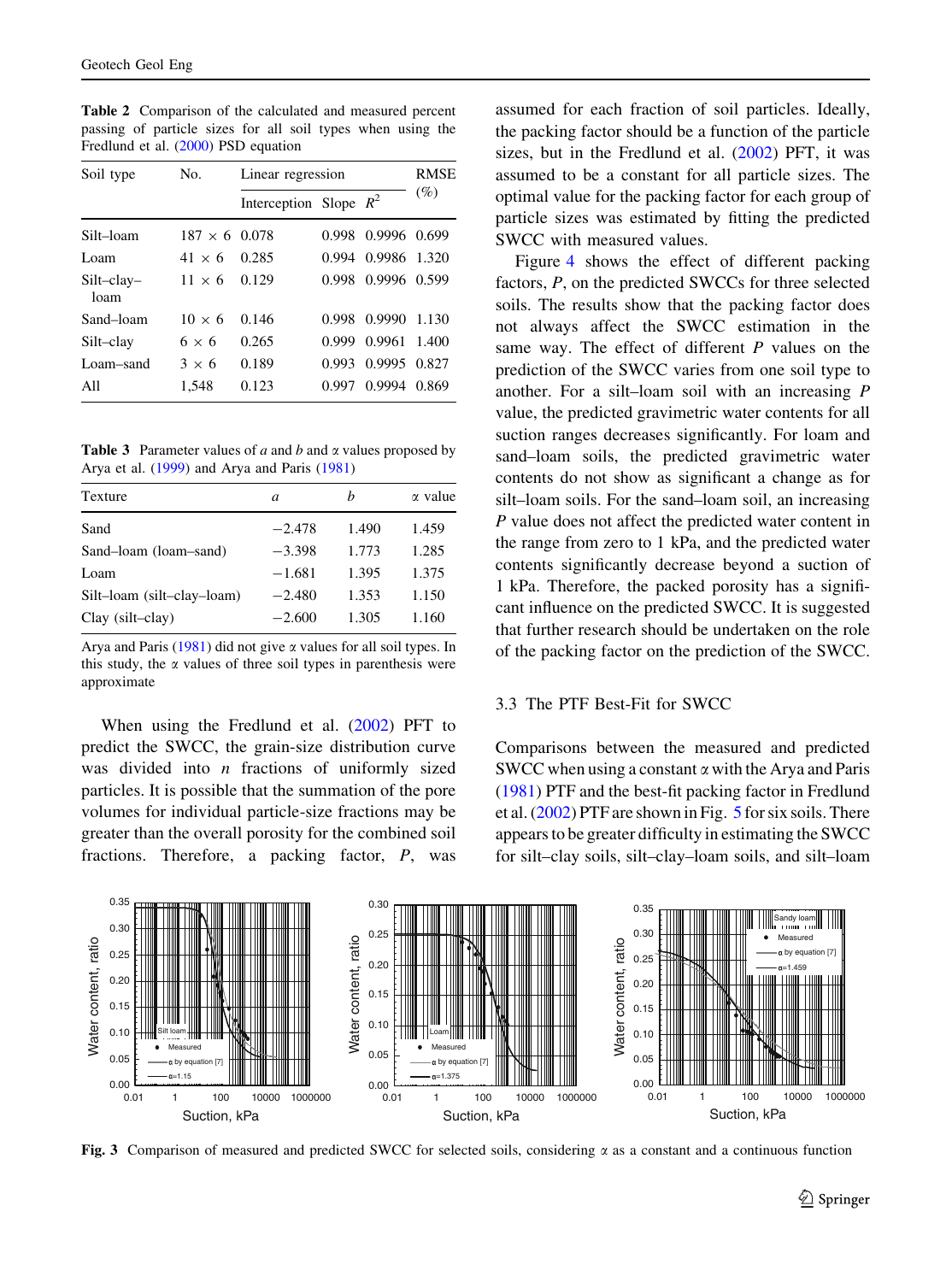<span id="page-7-0"></span>

Fig. 4 Effect of packed porosity on prediction of SWCC for selected soils as example



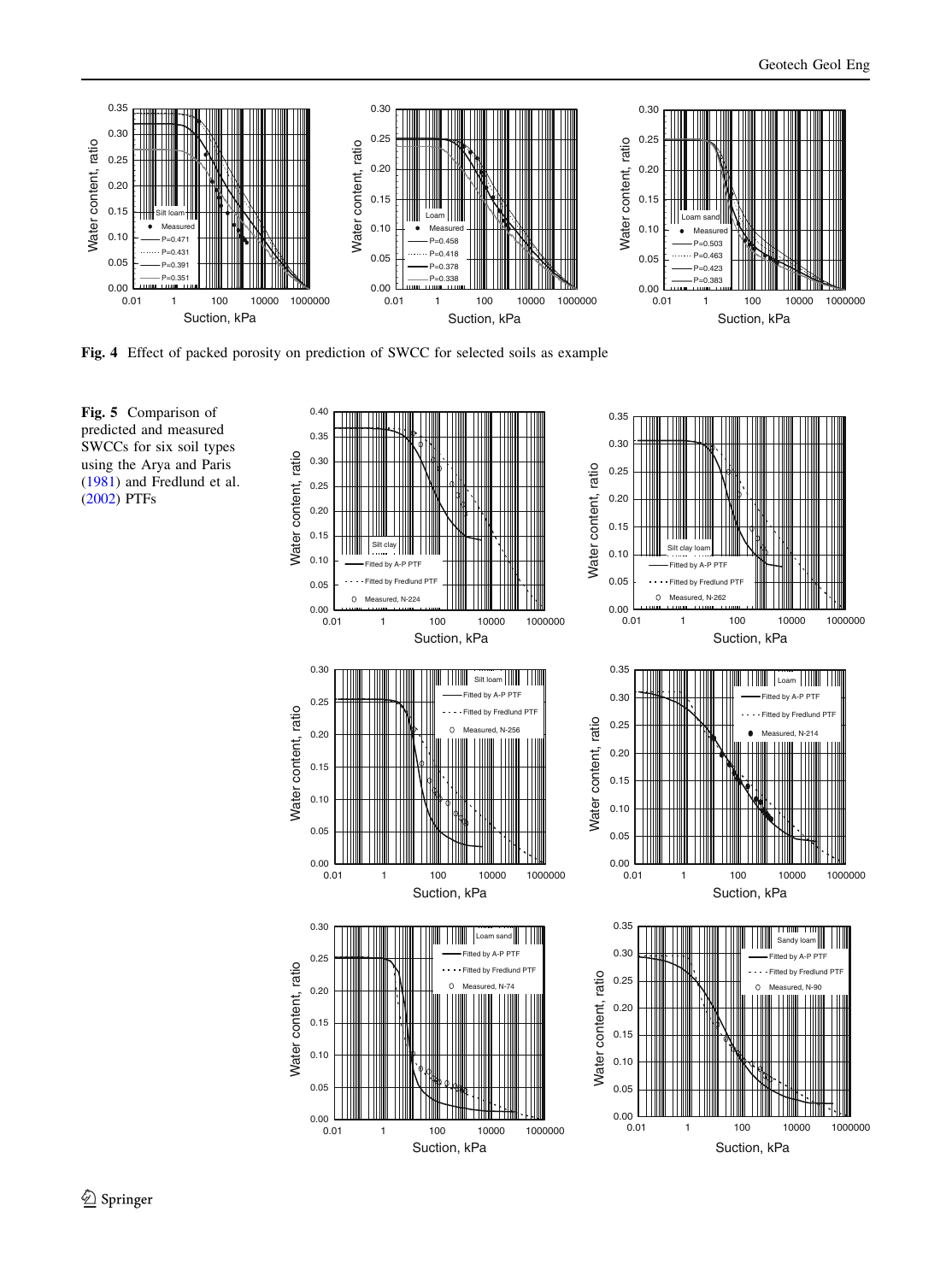soils for both PTFs, although the predicted SWCCs look similar to the measured results.

Both PTFs were found to provide a reasonable estimate of the SWCC for loam soils and sandy–loam soils. For loam–sand soil, the Fredlund et al. ([2002\)](#page-12-0) PTF produced a reasonably accurate prediction of the SWCC, but the Arya and Paris ([1981\)](#page-11-0) PTF failed to predict SWCC. It has been previously noted that it is particularly difficult to estimate the SWCC from the particle-size distribution for some soil types. These general soil categories include: (1) soils that have a high amount of clay size particles, (2) soils that contain large amounts of coarse-size particles mixed with few fines, and (3) soils that exhibit bimodal particle-size distribution (Fredlund et al. [2002;](#page-12-0) Hwang and Powers [2003\)](#page-12-0). The same trend was found to be true for loess soils.

A comparison is presented between measured and calculated water contents for 258 soil samples at the same soil suction using the Fredlund et al. ([2002\)](#page-12-0) and Arya and Paris [\(1981](#page-11-0)) PTFs. The results are shown in Fig. 6 and the statistical results for all samples and each soil type are given in Table [4.](#page-9-0) Based on Fig. 6 and statistical results in Table [4](#page-9-0), it appear that the Fredlund et al. [\(2002](#page-12-0)) PTF provides a better estimation of the SWCC than the Arya and Paris [\(1981](#page-11-0)) PTF for the loess soils used in this study. For all samples, the Fredlund et al. [\(2002](#page-12-0)) PTF resulted in a lower RMSE of 0.039  $\text{cm}^3 \text{ cm}^{-3}$ , and a higher regression coefficient of 0.878. The RMSE for the Arya and Paris ([1981\)](#page-11-0) PTF was 0.046 cm<sup>3</sup> cm<sup>-3</sup> and the  $R^2$ was 0.768. The Arya and Paris ([1981\)](#page-11-0) PTF shows a consistent over-estimation of water contents in the low suction ranges, and an under-estimation of water contents in the high suction ranges. This resulted in a slope of 1.206, (i.e., larger than a perfect value of 1.0), and a low interception of  $-0.037$  (i.e., less than a perfect value of 0.0) (Table [4\)](#page-9-0). Amongst the six soil types, the Arya and Paris [\(1981](#page-11-0)) PTF provided a superior estimation of water contents for the sand– loam soils and the loam–sand soils, with a lower RMSE of 0.025 cm<sup>3</sup> cm<sup>-3</sup> and 0.039 cm<sup>3</sup> cm<sup>-3</sup>, respectively.

The Fredlund et al. [\(2002](#page-12-0)) PTF produced reasonably close predictions of the SWCC for sand–loam, loam–sand, and loam soils. The results showed a lower RMSE ranging from 0.006 to 0.036  $\text{cm}^3 \text{ cm}^{-3}$ , a high regression coefficient ranging from 0.922 to 0.970, and a lower interception from 0.001 to



Fig. 6 Comparison between the measured and predicted gravimetric water content at the same soil suction by both PTFs

 $0.022 \text{ cm}^3 \text{ cm}^{-3}$ , respectively. Over-estimations of the water contents were consistently observed for silt–loam, silt–clay–loam, and slit–clay soils with RMSE values ranging from 0.037 to 0.043  $\text{cm}^3 \text{ cm}^{-3}$ , the regression coefficient ranged from 0.805 to 0.868, and the interception ranged from 0.054 to  $0.079$  cm<sup>3</sup> cm<sup>-3</sup>. These values are better than the estimation based on the Arya and Paris [\(1981](#page-11-0)) PTF.

#### 3.4 Comparison of Air-Entry Value

The air-entry value of the soil is the most relevant parameter associated with the SWCC. The air-entry value is the most important variable to determine for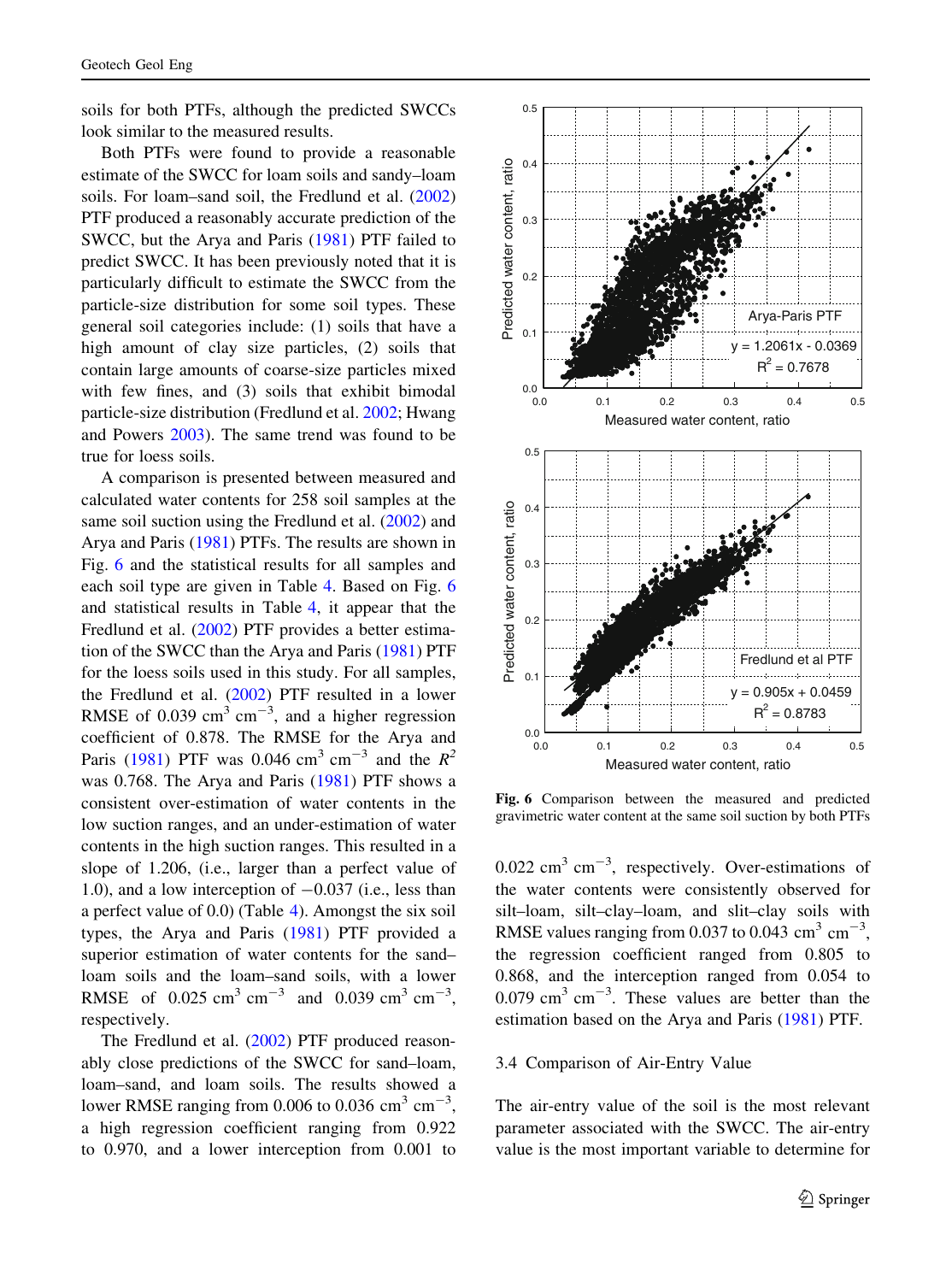| Soil type                  | No.   | Linear regression | RMSE  |       |       |
|----------------------------|-------|-------------------|-------|-------|-------|
|                            |       | Interception      | Slope | $R^2$ |       |
| Arya and Paris (1981) PTF  |       |                   |       |       |       |
| Silt loam                  | 2,270 | $-0.041$          | 1.225 | 0.754 | 0.047 |
| Loam                       | 509   | $-0.037$          | 1.267 | 0.791 | 0.049 |
| Silt clay loam             | 109   | $-0.010$          | 1.006 | 0.758 | 0.048 |
| Sand loam                  | 118   | $-0.045$          | 1.299 | 0.848 | 0.039 |
| Silt clay                  | 63    | $-0.011$          | 1.002 | 0.727 | 0.048 |
| Loam sand                  | 31    | $-0.029$          | 1.334 | 0.758 | 0.025 |
| All                        | 3,101 | $-0.037$          | 1.206 | 0.768 | 0.046 |
| Fredlund et al. (2002) PTF |       |                   |       |       |       |
| Silt loam                  | 2,270 | 0.054             | 0.868 | 0.880 | 0.040 |
| Loam                       | 509   | 0.029             | 0.970 | 0.871 | 0.036 |
| Silt clay loam             | 109   | 0.063             | 0.835 | 0.904 | 0.043 |
| Sand loam                  | 118   | 0.022             | 0.922 | 0.875 | 0.025 |
| Silt clay                  | 63    | 0.079             | 0.805 | 0.923 | 0.046 |
| Loam sand                  | 31    | 0.001             | 0.969 | 0.956 | 0.006 |
| All                        | 3,101 | 0.046             | 0.905 | 0.878 | 0.039 |

<span id="page-9-0"></span>Table 4 Comparison of the calculated and measured water contents for each soil type by the Ayra–Paris and Fredlund et al. ([2002\)](#page-12-0) PTFs

saturated–unsaturated seepage modeling in soil physics and geotechnical engineering. The two PTFs were evaluated on their ability to estimate the air-entry value for each soil. The reference air-entry value for each soil was determined from a best-fit regression on the experimental data. In each case, the Fredlund and Xing ([1994\)](#page-12-0) equation was best-fit to the SWCC data. The air-entry value for each PTF was calculated by the construction procedure published by Vanapalli et al. ([1998,](#page-12-0) [2007\)](#page-12-0). The comparisons of the estimated air-entry values from two PTFs and the experimental SWCC data for all soils are shown in Fig. 7. There is considerable scatter in the values estimated from both PTFs. Figure 7 shows that most of the air-entry values for the soils under consideration vary from 3.0 to 20.0 kPa. For this range of air-entry values, the Arya and Paris [\(1981](#page-11-0)) PTF show more values that are above the reference values. The Fredlund et al. [\(2002](#page-12-0)) PTF shows more values that are below the reference values. The MD and RMSE values for the air entry values produced by both PTFs are presented in Table [5](#page-10-0). The estimated air-entry values were larger than the measured values for six soil textures when using the Arya and Paris ([1981\)](#page-11-0) PTF, and this resulted in a RMSE value of 25.41 kPa for all



Fig. 7 Difference between measured and estimated air-entry values (AVE) for both PTFs

samples. The estimated air-entry values were larger than the measured values only for silt–clay–loam soils and silt–clay soils when using the Fredlund et al. [\(2002](#page-12-0)) PTF. For other soil types, the air-entry values estimated from the Fredlund et al. [\(2002](#page-12-0)) PTF were less than the measured values. The Fredlund et al. [\(2002](#page-12-0)) PTF appears to have greater accuracy in estimating the air-entry values for a soil. The overall RMSE value was 14.16 kPa for the Fredlund et al. [\(2002](#page-12-0)) PTF. The measured and estimated air-entry values showed that the air-entry value increases with the increasing clay content in the soil (Table [5\)](#page-10-0).

# 3.5 Comparison of Maximum Slope

The rate at which a soil desaturates is another important soil parameter in assessing unsaturated soil hydraulic properties. Both PTFs were evaluated on their ability to estimate the rate at which a soil desaturates as suction increases. The representation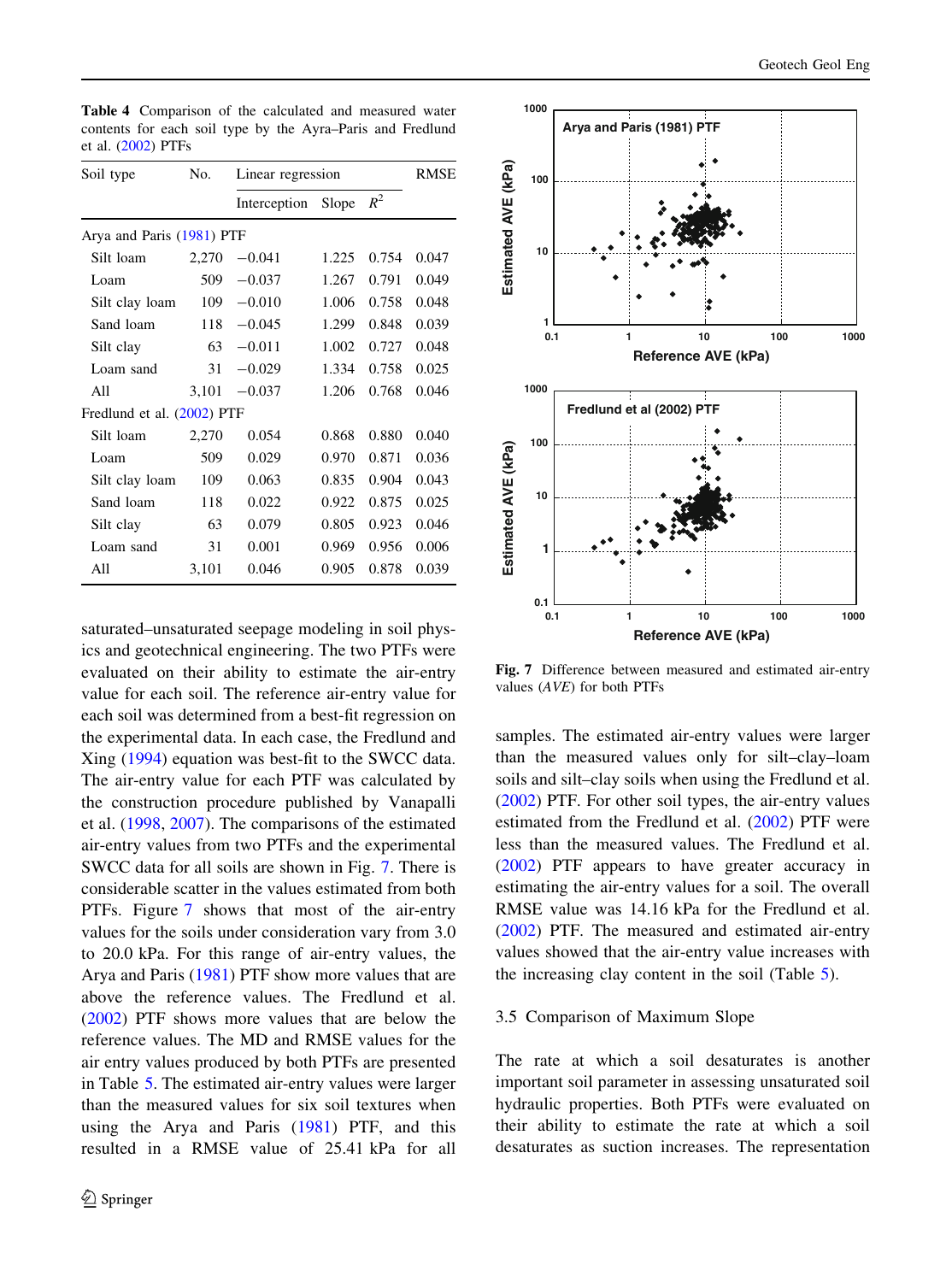<span id="page-10-0"></span>

| <b>Table 5</b> Comparison of the estimated and measured air-entry |  |  |
|-------------------------------------------------------------------|--|--|
| values for all six textures                                       |  |  |

| Soil types                 | Mean  | SD    | MD       | <b>RMSE</b> |
|----------------------------|-------|-------|----------|-------------|
| Measurement                |       |       |          |             |
| Silt-loam                  | 9.64  | 3.42  |          |             |
| Loam                       | 6.74  | 4.91  |          |             |
| Silt-clay-loam             | 12.70 | 5.45  |          |             |
| Sand-loam                  | 5.59  | 3.34  |          |             |
| Silt-clay                  | 11.29 | 2.20  |          |             |
| Loam-sand                  | 4.87  | 3.07  |          |             |
| All                        | 9.32  | 3.96  |          |             |
| Arya-Paris PTF             |       |       |          |             |
| Silt-loam                  | 28.93 | 12.79 | $-19.29$ | 22.96       |
| Loam                       | 24.68 | 34.19 | $-17.94$ | 37.59       |
| Silt-clay-loam             | 29.44 | 7.37  | $-16.74$ | 19.55       |
| Sand-loam                  | 23.63 | 12.88 | $-18.04$ | 21.93       |
| Silt-clay                  | 38.05 | 27.51 | $-26.76$ | 37.37       |
| Loam-sand                  | 20.96 | 20.09 | $-16.09$ | 22.53       |
| All                        | 28.43 | 17.24 | $-19.11$ | 25.41       |
| Fredlund et al. (2002) PTF |       |       |          |             |
| Silt-loam                  | 6.83  | 4.09  | 2.81     | 5.67        |
| Loam                       | 4.81  | 3.31  | 1.93     | 3.99        |
| Silt-clay-loam             | 28.14 | 33.49 | $-15.44$ | 31.80       |
| Sand-loam                  | 3.00  | 1.57  | 2.59     | 3.40        |
| Silt-clay                  | 61.54 | 62.77 | $-50.25$ | 75.08       |
| Loam-sand                  | 1.84  | 0.24  | 3.03     | 3.81        |
| A11                        | 8.67  | 14.94 | 0.65     | 14.16       |
|                            |       |       |          |             |

of the rate of desaturation was taken as the maximum slope on the SWCC (Fredlund et al. [2002](#page-12-0)) and was calculated as a change in gravimetric water content on the normalized SWCC divided by the change in the logarithm of soil suction in kPa. The maximum slope calculated when best-fitting the SWCC data with the Fredlund and Xing ([1994\)](#page-12-0) equation was taken as the reference value. The point of maximum slope corresponded to the inflection point on the best-fit curve. Each of the PTFs was evaluated by comparing the calculated and estimated maximum slope along the SWCC. The comparisons of the maximum slopes for both PTFs are shown in Fig. 8. Most of the maximum slope values were in the range from 0.2 to 0.7. The predicted maximum slopes from the Arya and Paris ([1981\)](#page-11-0) PTF are generally higher than the reference values. The predicted maximum slopes from the Fredlund et al. ([2002\)](#page-12-0) are generally lower than the reference values. The statistical results



Fig. 8 Difference between measured and estimated maximum slopes for both PTFs

comparing the estimated and measured values for all soil types are presented in Table [6](#page-11-0). From the Arya and Paris ([1981\)](#page-11-0) PTF, the estimated maximum slope shows greater accuracy than that obtained from the Fredlund et al. ([2002\)](#page-12-0) PTF. The RMSE values are 0.266 for the Arya and Paris ([1981\)](#page-11-0) PTF and 0.356 for the Fredlund et al. [\(2002](#page-12-0)) PTF, for all soil samples. In general, soils with a high sand content have a larger maximum slope.

# 4 Conclusions

The Fredlund et al. ([2000\)](#page-12-0) PSD and both PTFs, Arya and Paris [\(1981](#page-11-0)) and Fredlund et al. [\(2002](#page-12-0)), were evaluated using a 258 soil sample dataset measured on soils from the Loess Plateau in China. Each PTF estimation was compared with measured values.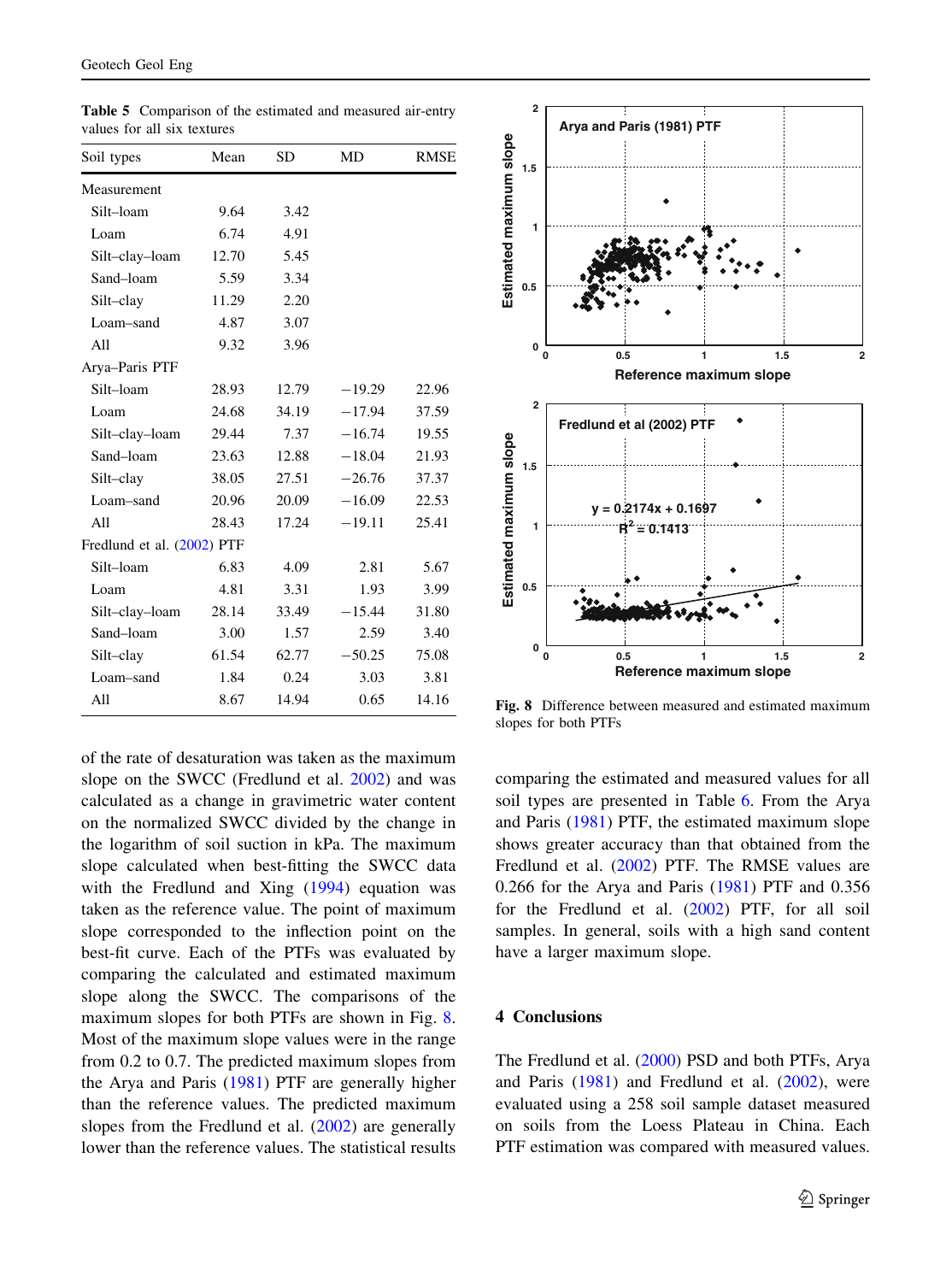| Soil types                 | Mean  | SD    | MD       | <b>RMSE</b> |  |  |  |  |
|----------------------------|-------|-------|----------|-------------|--|--|--|--|
| Measurement                |       |       |          |             |  |  |  |  |
| Silt-loam                  | 0.569 | 0.218 |          |             |  |  |  |  |
| Loam                       | 0.469 | 0.268 |          |             |  |  |  |  |
| Silt-clay-loam             | 0.414 | 0.201 |          |             |  |  |  |  |
| Sand-loam                  | 0.709 | 0.421 |          |             |  |  |  |  |
| Silt-clay                  | 0.406 | 0.229 |          |             |  |  |  |  |
| Loam-sand                  | 1.321 | 0.285 |          |             |  |  |  |  |
| All                        | 0.558 | 0.249 |          |             |  |  |  |  |
| Arya-Paris PTF             |       |       |          |             |  |  |  |  |
| Silt-loam                  | 0.716 | 0.096 | $-0.147$ | 0.259       |  |  |  |  |
| Loam                       | 0.506 | 0.146 | $-0.037$ | 0.263       |  |  |  |  |
| Silt-clay-loam             | 0.538 | 0.157 | $-0.124$ | 0.236       |  |  |  |  |
| Sand-loam                  | 0.651 | 0.289 | 0.058    | 0.367       |  |  |  |  |
| Silt-clay                  | 0.526 | 0.198 | $-0.120$ | 0.128       |  |  |  |  |
| Loam-sand                  | 0.821 | 0.153 | 0.500    | 0.599       |  |  |  |  |
| All                        | 0.677 | 0.141 | $-0.119$ | 0.266       |  |  |  |  |
| Fredlund et al. (2002) PTF |       |       |          |             |  |  |  |  |
| Silt-loam                  | 0.268 | 0.034 | 0.301    | 0.366       |  |  |  |  |
| Loam                       | 0.392 | 0.345 | 0.077    | 0.257       |  |  |  |  |
| Silt-clay-loam             | 0.247 | 0.031 | 0.167    | 0.256       |  |  |  |  |
| Sand-loam                  | 0.388 | 0.059 | 0.321    | 0.477       |  |  |  |  |
| Silt-clay                  | 0.270 | 0.016 | 0.136    | 0.252       |  |  |  |  |
| Loam-sand                  | 0.771 | 0.367 | 0.550    | 0.659       |  |  |  |  |
| All                        | 0.291 | 0.144 | 0.267    | 0.356       |  |  |  |  |

<span id="page-11-0"></span>Table 6 Comparison of the estimated and measured maximum slopes for all six textures

Comparisons were made with respect to the estimation of gravimetric water content at the same soil suction, air-entry value, and maximum slope. The following observations can be drawn from this study:

- (1) The Fredlund et al. [\(2000](#page-12-0)) PSD equation accurately represents the PSDs for all soils in the Loess Plateau, with a lower root mean square error (RMSE) of 0.869%.
- (2) The performance of Arya and Paris (1981) PTF could not be significantly improved by using a continuous function to estimate the scaling parameter rather than using a constant. The packing porosity for the Fredlund et al. ([2002\)](#page-12-0) PTF does not always affect the SWCC estimations in the same way for different soil types.
- (3) The Arya and Paris (1981) and Fredlund et al. ([2002\)](#page-12-0) PTFs were used to predict SWCC, and the statistical results showed that the Fredlund

et al. ([2002\)](#page-12-0) PTF appeared to performed slightly better than the Arya and Paris (1981) PTF for most soils. Amongst the six soil types, the Fredlund et al. [\(2002](#page-12-0)) PTF produced the best SWCC predictions for sand–loam, loam–sand, and loam soils with a lower RMSE ranging from 0.006 to 0.036  $\text{cm}^3 \text{ cm}^{-3}$ . The calculated water contents were consistently over-estimated by the SWCCs for silt–loam, silt–clay–loam, and slit– clay soils with RMSE values ranging from 0.037 to 0.043 cm<sup>3</sup> cm<sup>-3</sup>.

- (4) Results showing the comparison between the measured and estimated air-entry values indicated a significant improvement when using the Fredlund et al. [\(2002](#page-12-0)) PTF. The estimated results from both PTFs showed that the airentry value increases with increasing content of clay particles in soil.
- (5) The maximum slope of the SWCC computed using both PTFs showed reasonable accuracy when compared with the maximum slope computed using the experimental data. The RMSE value between the experimental and measured results for all soil samples indicates that a better performance was obtained using the Arya and Paris (1981) PTF.

Acknowledgments This work was financed by the CAS Creative Research Program (KZCX2-YW-Q10-1-3), the Chinese National Natural Science Foundation (no. 40671083), and the foundation of State Key Laboratory of Soil Erosion and Dryland Farming on the Loess Plateau (10501-Z6).

# References

- Arya LM, Paris JF (1981) A physicoempirical model to predict the soil moisture characteristic from particle-size distribution and bulk density data. Soil Sci Soc Am J 45:1023– 1030
- Arya LM, Richter JC, Davidson SA (1982) A comparison of soil moisture characteristic predicted by the Arya–Paris model with laboratory-measured data. Agristars Technology Report SM-L1-04247, JSC-17820, NASA-Johnson Space Center, Houston, TX
- Arya LM, Leij FJ, van Genuchten MT, Shouse PJ (1999) Scaling parameter to predict the soil-water characteristic from particle-size distribution data. Soil Sci Soc Am J 63:510–519
- Aubertin M, Mbonimpa M, Bussière B, Chapuis RP (2003) A model to predict the water retention curve from basic geotechnical properties. Can Geotech J 40:1104–1122